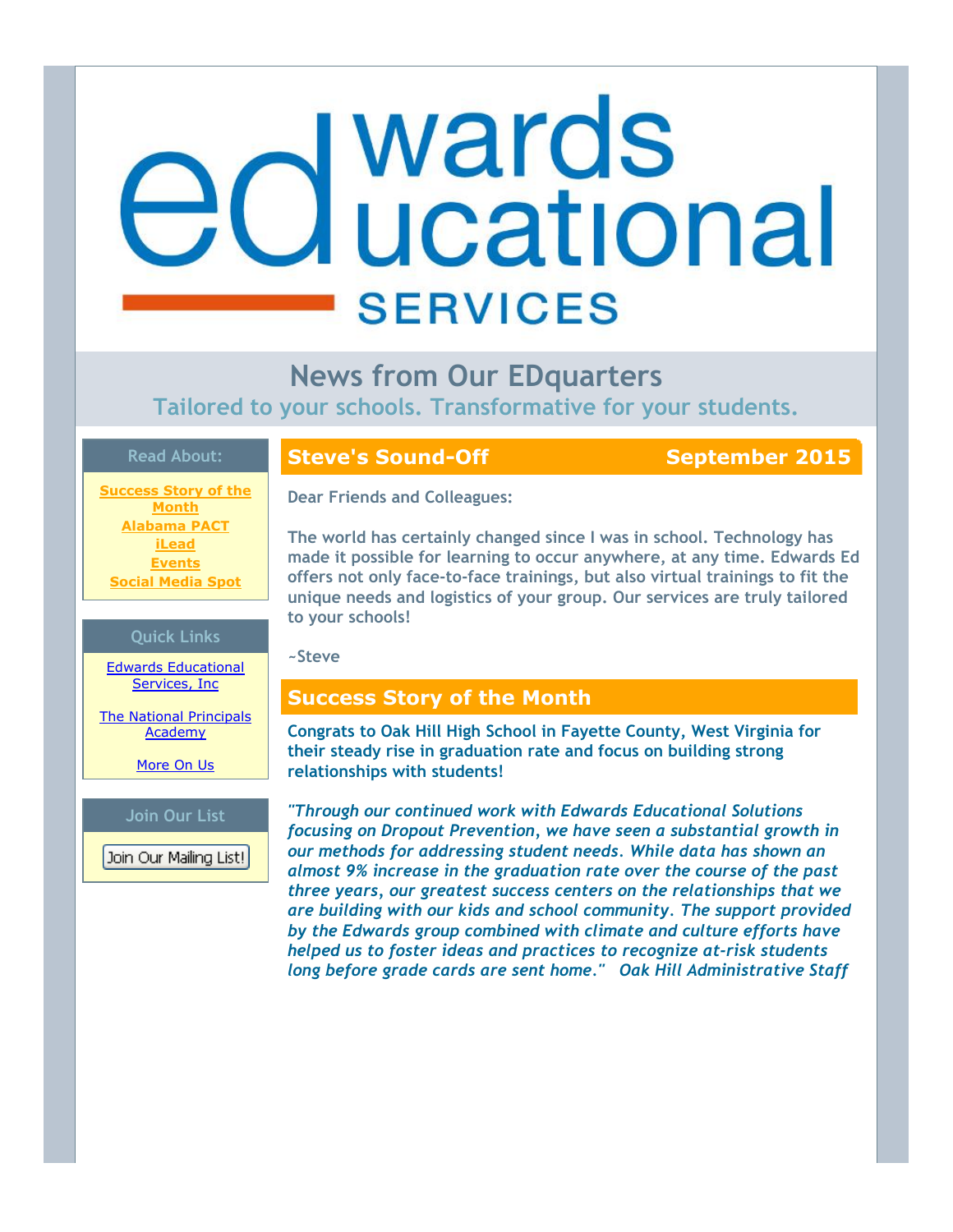#### Oak Hill High School Graduation Rates



# **Alabama PACT**

**Edwards Ed is continuing its work with the Alabama PACT (Project Alabama Consortium for Turnaround) Program. PACT is designed to: (1) to provide a program of study and professional development for identified aspiring school leaders who have the potential to become highly effective school administrators and visionary turnaround specialists; and (2) to provide individual assessment and targeted professional development to currently licensed school leaders. Here is a look at the most recent meeting this September.**



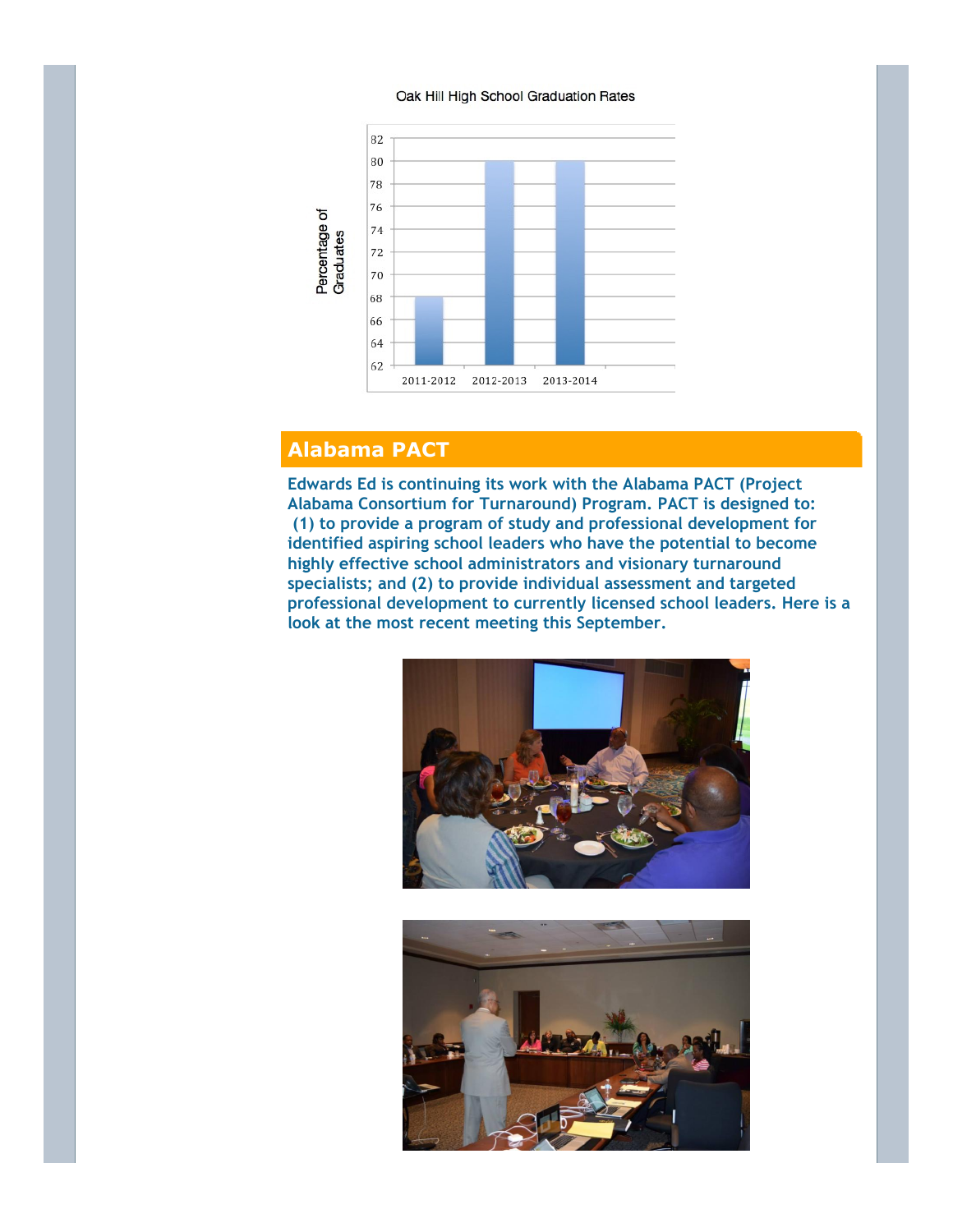# **iLead Trainings**

**The North Borough School District in Alaska and the Campagna Center in Alexandria, Virginia both participated in fun, interactive iLead trainings this month. iLead 21 is a leadership development program that prepares students for college, careers, and global citizenship. If you are contemplating bringing iLead into your school but face logistical challenges, we offer both face‐to‐face and virtual training options! Here's a peek at our training with the Campagna Center:**





# **Events**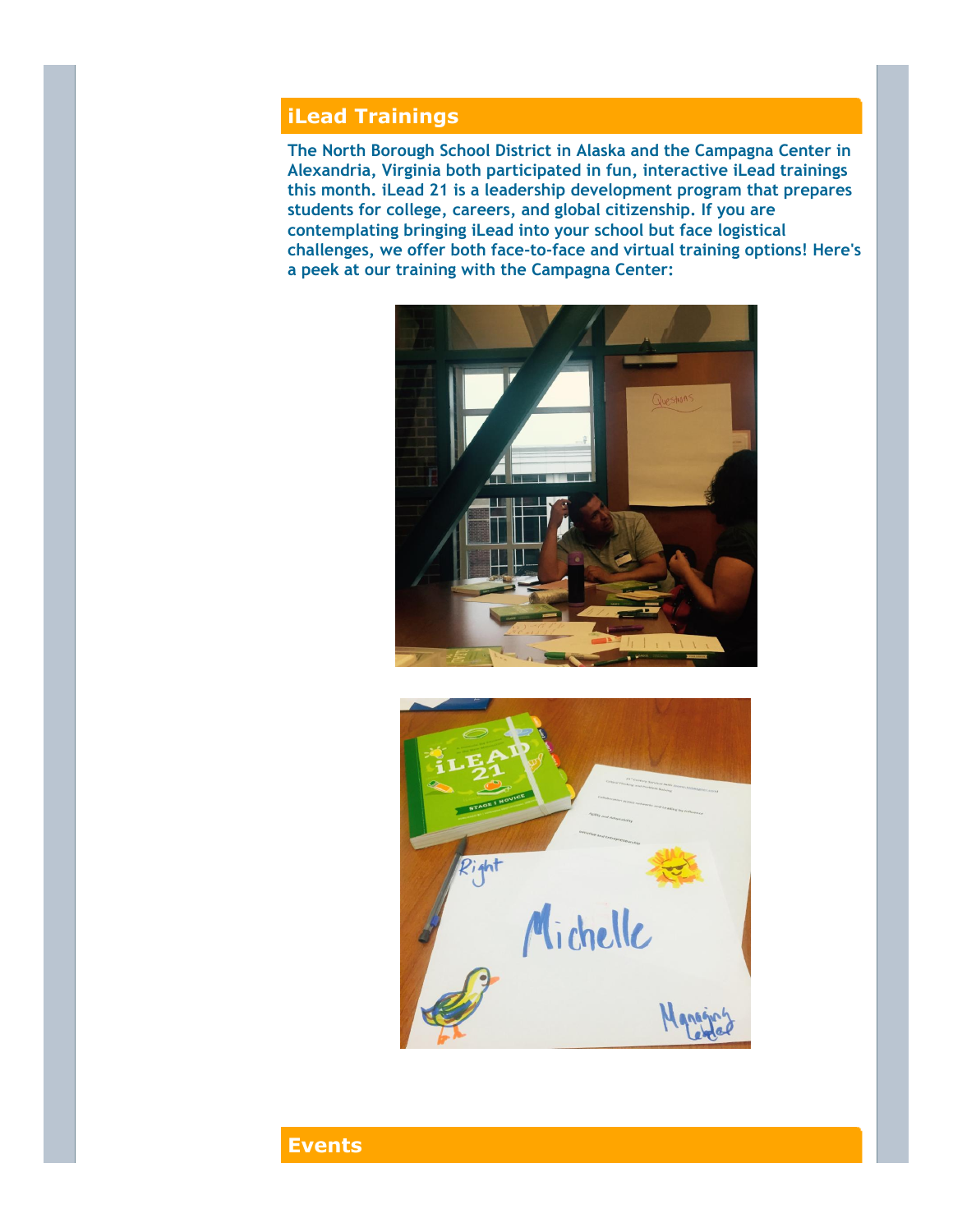**Save the date! This November 5‐7, the National Youth at Risk Conference arrives in Las Vegas, Nevada. Conference attendees will have the opportunity to:**

- **Identify specific instructional strategies to increase student engagement and achievement in school.**
- **Examine social issues that place youth at risk and identify steps to address these issues to increase student engagement and achievement in school.**
- **See Dr. Steven Edwards in action!**

**THOUGHT LEADER STEVEN W. EDWARDS** President, EEO, Edwards Educational Services, Inc.,<br>Alexandria, VA

SCHOOL CLIMATE / TRANSFORMATIONAL LEADERSHIP Settings

Accommodating the unique needs in rural settings to improve a positive school climate. attendance, achievement, graduation, and college and career readiness for all students, especially high-poverty populations.

PRESENTATION: "Everyone Wants Reform, But No One Wants Change: The Demons Of Status Quo"

**Learn Forward, December 5‐9, 2‐15 at the Gaylord National outside of Washington, D.C. Gain practical solutions to the challenges you face in your classroom, school, or district every day!**



**2016 National Conference on Bullying & Child Victimization, February 21‐ 24, 2016 at the Doubletree Hotel at Seaworld in Orlando, Florida. This conference brings together the most knowledgeable and internationally renowned keynote presenters into one forum to provide the highest quality professional development possible in one conference.**



## **Let's Be Social**

**Stay on top of all the news happening within Edwards Ed and beyond:**

**Link up with us on our LinkedIn page!**